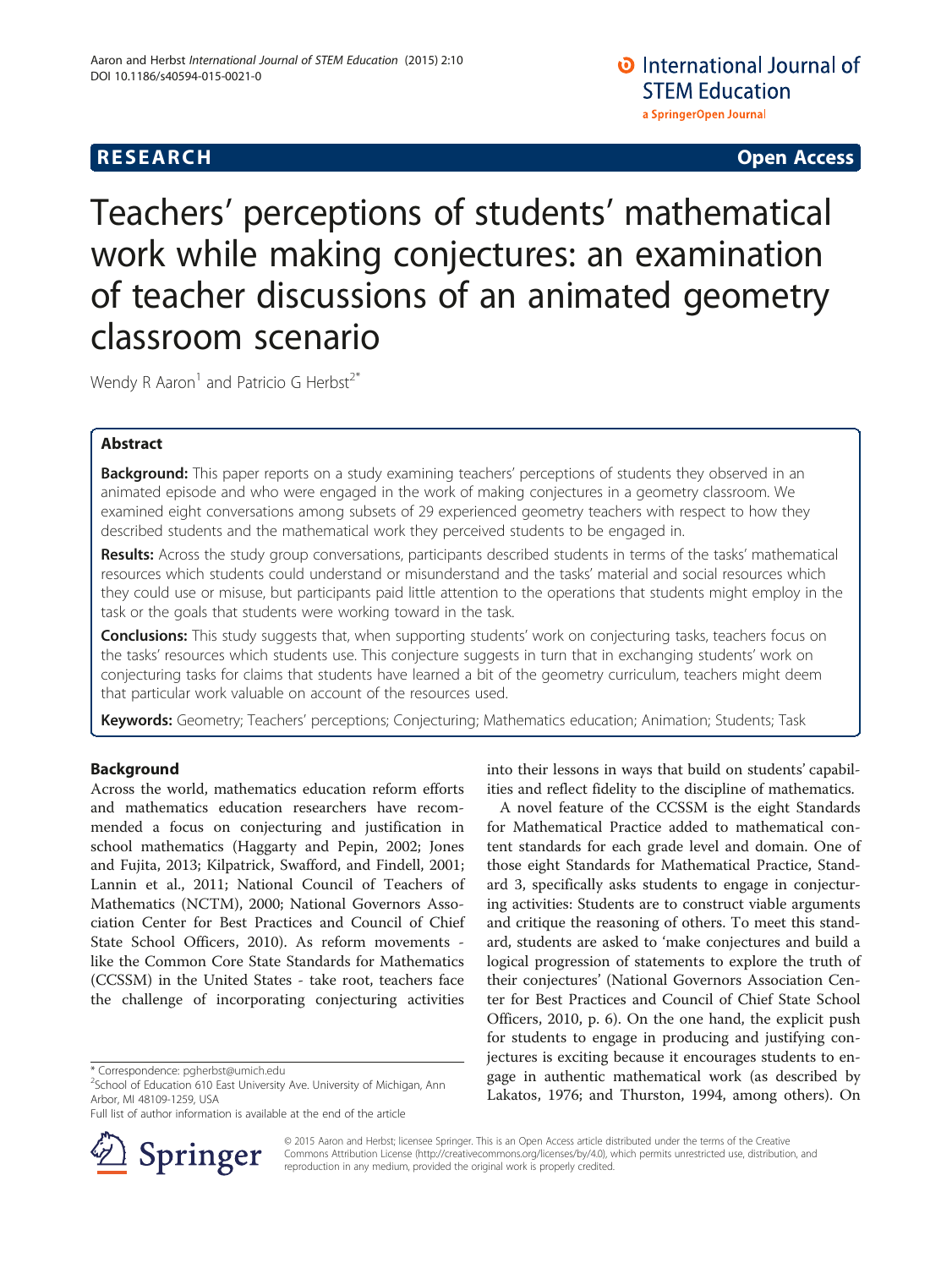<span id="page-1-0"></span>the other hand, the push could be daunting if it further complicates the work of teaching, which is probable considering the complexity of the work expected from students and the expectation that teachers be responsive to students as they support students' conjecturing.

The study reported on here explores one of the sources of increased complexity of teachers' work as they support students to engage in making conjectures: What teachers perceive in students' work as they are engaged in making conjectures. Through understanding teachers' perceptions of students while they are engaged in making conjectures, we can gain insight into the work that teachers do to support students. These insights can be instrumental in supporting teachers to expand the types of reasoning that students engage in within the classroom.

We consider this research on teachers' perceptions of students' work in context as an important complement to existing and ongoing research on teachers' perception of students' identities that pays attention to their membership in communities (e.g., Clark et al., [2009\)](#page-11-0) as well as to existing and ongoing work in educational psychology on teachers' perception of students' ability (e.g., Jussim, [1989](#page-11-0)). Indeed, in a key precursor of our study, Morine-Dershimer ([1978-](#page-11-0)79) noted that 'teacher conception of pupils appear to be embedded in an instructional context' (p. 43).

This paper begins with a discussion of what conjecturing activities look like in schools and the impact that teachers' perceptions of students have on students' learning opportunities. We then introduce the conceptual framework of practical rationality and show how it can be useful for understanding the work that teachers do while supporting students in making conjectures. The [Results](#page-6-0) section examines the ways that groups of teachers perceived students actions as those teachers saw students engaged in the work of making conjectures. We end by sharing a conjecture about how teachers' perception of students' work in conjecturing task might inform the exchange teachers need to make of students' work on conjecturing tasks for claims that students have learned a bit of the geometry curriculum.

### Reasoned conjectures in classrooms and teachers' work

Research on student thinking shows that learners are capable of making reasoned and insightful conjectures (for examples, see Balacheff, [1988](#page-11-0); Boero et al., [1999;](#page-11-0) Ellis, [2007a](#page-11-0); [2007b;](#page-11-0) Herbst, [2006;](#page-11-0) Lee and Sriraman, [2011;](#page-11-0) Mariotti, [2006;](#page-11-0) Martin and Pirie, [2003;](#page-11-0) Mueller and Maher, [2009](#page-11-0); Yerushalmy, [1987, 1993\)](#page-12-0). This body of research provides a template for the types of conjecturing activities that students could engage in during instruction. For instance, Ellis ([2007b](#page-11-0)) shows three primary categories of conjecturing activities enacted by learners: relating similar situations or objects, searching for relationships, procedures, patterns, or solutions, and extending patterns or

relationships into more general structures. Yerushalmy ([1987, 1993\)](#page-12-0) decomposed students' work on conjecturing tasks into three conjecturing activities: developing and identifying categories for generalization, forming a coherent sample of instances, and inducing generality from a sample of instances.

The examples summarized above are a small sample of the range of work that has shown learners' capabilities with respect to conjecturing and reasoning activities. They illustrate in particular that conjecturing work, when it happens, calls for students to engage in cognitive operations. However, students do not always have the opportunity to create and express these reasoned and insightful conjectures in classrooms. Writing about geometry classrooms, Herbst and colleagues have described the teacher's management of 'making conjectures' as a special case of the instructional situation of exploration which is a student-centered alternative for the introduction of a new idea. Herbst [\(2010\)](#page-11-0) notes that in a situation of exploration,

the work to be done includes the students' free choosing among a range of material operations to apply on concrete (physical or pictorial) embodiments of the concept depending the tools available to them, their reading of the particular results of those operations, and the translation of those results into general statements made in the conceptual register. The reasoning that students could thus have the opportunity to engage in can be described as abductive, proceeding from particular to general (p. 42).

To further describe what making conjectures involves in the high school geometry classroom, we propose a set of instructional norms to underpin the interaction among teacher and students around conjectures (see Table 1).

As is the case with norms for any instructional situation, the statements in Table 1 represent our hypotheses of shared expectations of the teacher and students regarding students' mathematical work and the exchange value of that work; they do not represent standards for

### Table 1 Instructional norms for 'making conjectures' Instructional norms

- 1. The teacher provides students with diagrams of mathematical objects and tools to use in conjecturing and prompts students to come up with conjectures
- 2. The teacher expects students to generate conjectures that state properties about said objects
- 3. The teacher does not have expectations for the generality of students' conjectures
- 4. The teacher enables students' to share their conjecture with the class
- 5. The teacher oversees discussion of each conjecture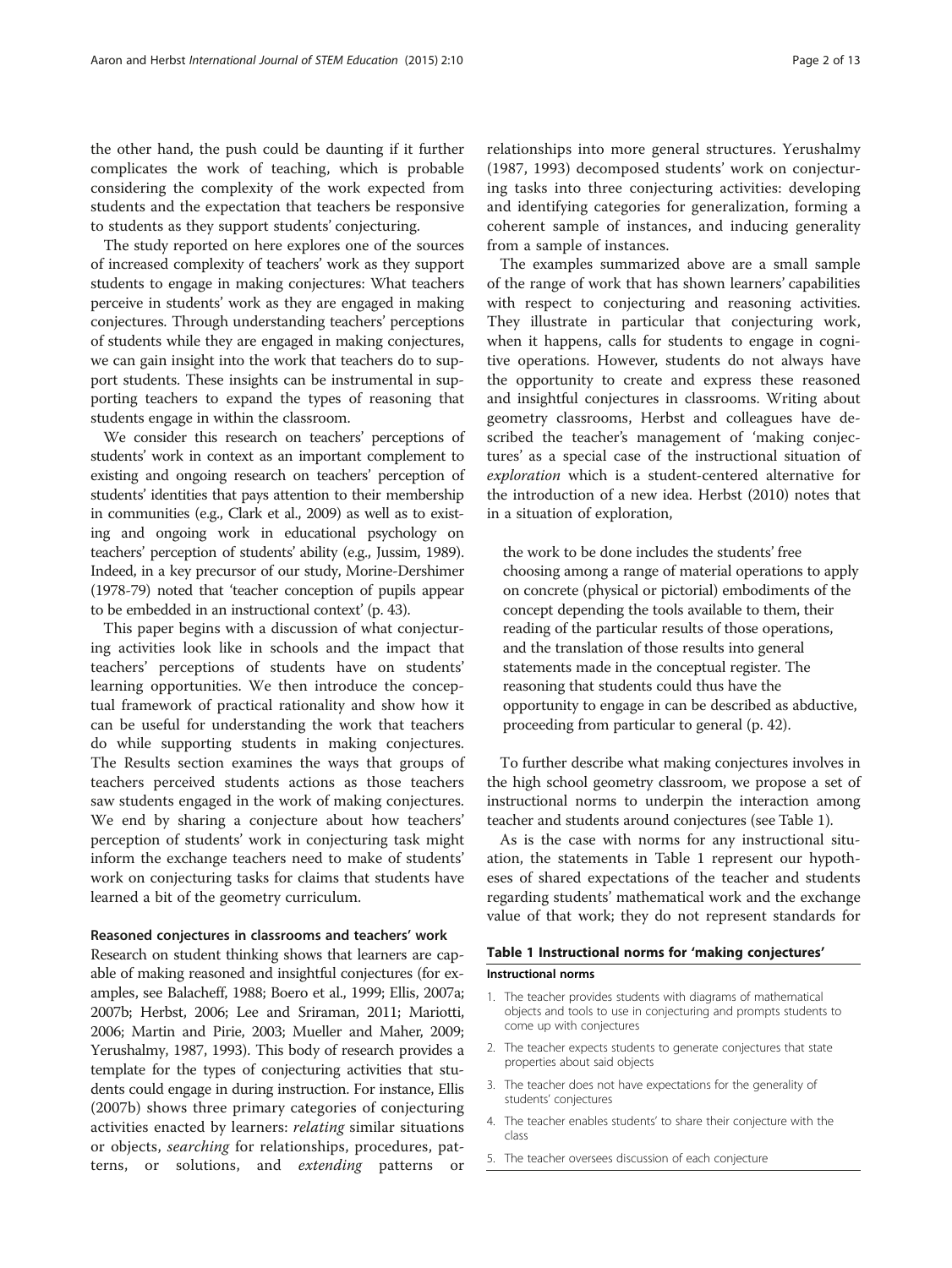correctness or desirability we espouse. Rather, those statements represent what we hypothesize are the norms teacher and students recognize for the situation of 'making conjectures': Our laying out of such norms is meant, like any theoretical assumption in research, as a way to simplify a system under study so that further claims about that (simplified) system can be made. This means that proposing the norms themselves is not an end in itself but a means to further understand 'making conjectures.' One could ask at some point whether those norms are indeed recognized as such by high school geometry teachers (see Herbst, et al., [2013,](#page-11-0) for an example of how to instrument such verification) but the value of asking that verification question will be heightened if one could show first that the conjectured norms are useful; this paper is concerned with those norms only insofar as their usefulness to further understand 'making conjectures.'

From the list of instructional norms in Table [1](#page-1-0), we can imagine how the work of 'making conjectures' might unfold in classrooms. The norms suggest that instructional work includes the teacher presenting a task that provides students with mathematical, material, and social resources and asks students to make a conjecture; those resources could include a diagram and tools to gather information from it, as well as some description of the concepts students are to work with and the request to make some conjectures. Students have time to work on the task, and this work may include both observing the diagram and observing how the diagram responds to actions the students may do on them, such as drawing in or measuring attributes. The teacher expects that students will be able to craft conjectures, which will be statements about the figure represented, but more than one conjecture may be possible for students to offer for a given diagram. The teacher also does not usually expect students to have a proof for their conjecture or an explanation detailing how they arrived at their conjecture. The teacher then chooses a student to share his conjecture with the class. After the student has shared his conjecture, the teacher oversees the discussion of the conjecture, either through sharing her own comments or by asking the class to share their comments. Once the conjecture has been discussed, the class moves on to discussing another conjecture or transitions to another activity (for example, to the proof of an endorsed conjecture).

The research mentioned above suggests that 'making conjectures' unfolds in classrooms in two distinct phases: (1) students work privately (individually or in groups) making conjectures and (2) the class publicly discusses those conjectures. Herbst ([2010](#page-11-0)) also notes that in an exploration,

There are engagement stakes, according to which it is important to involve students in actively doing

That is, *a priori*, one can expect that an exploration is done so that students consider particular ideas, but one can also expect that the exploration is done so that students participate in mathematical activity. One question to ask about situations of conjecturing is whether and how those two goals can be pursued together and how those two goals frame the way teachers perceive students' work. The current study investigates how teachers perceive students' work within 'making conjectures' and how those perceptions could impact teachers' negotiation of the stakes of the activity in terms of engagement or content. Below, we discuss research that examines the connection between teachers' perceptions of students and how those perceptions impact the opportunities that students have to engage in mathematical work.

# Impact of teachers' perceptions of students on students' opportunities to learn

Research on teachers' perceptions of students has been conceptualized around what individual teachers know, believe, or notice about individual students (Hill et al., [2008](#page-11-0); Morine-Dershimer, [1978;](#page-11-0) Sherin et al., [2010](#page-11-0)). The study reported in this paper builds on prior work to investigate the categories that the mathematics teaching profession uses to describe students, as illustrated within conversations among a group of teachers.

The categories of students that groups of teachers use to describe and discuss their students inform the ways in which teachers' actions are contingent on the work they see their students engaging in. These categories reveal clues about the features of student activity that teachers respond to and the possibilities for student action that are supported by teachers (Horn, [2005, 2007](#page-11-0)). In particular, research has shown that groups of teachers who discuss their students in dynamic and flexible ways also provide increased opportunities for students to learn (Horn, [2005\)](#page-11-0). By exploring the ways in which teachers talk about students' actions while they are making conjectures, we hope to uncover the aspects of students' work that teachers respond to and the opportunities to do mathematical work that teachers create for students.

#### Conceptual framework

The present inquiry is inscribed within efforts to describe the practical rationality of mathematics teaching the categories of perception and appreciation that underpin the work of teaching mathematics. Teachers' perceptions of their students are part of that rationality; those perceptions are expected to inform the decisions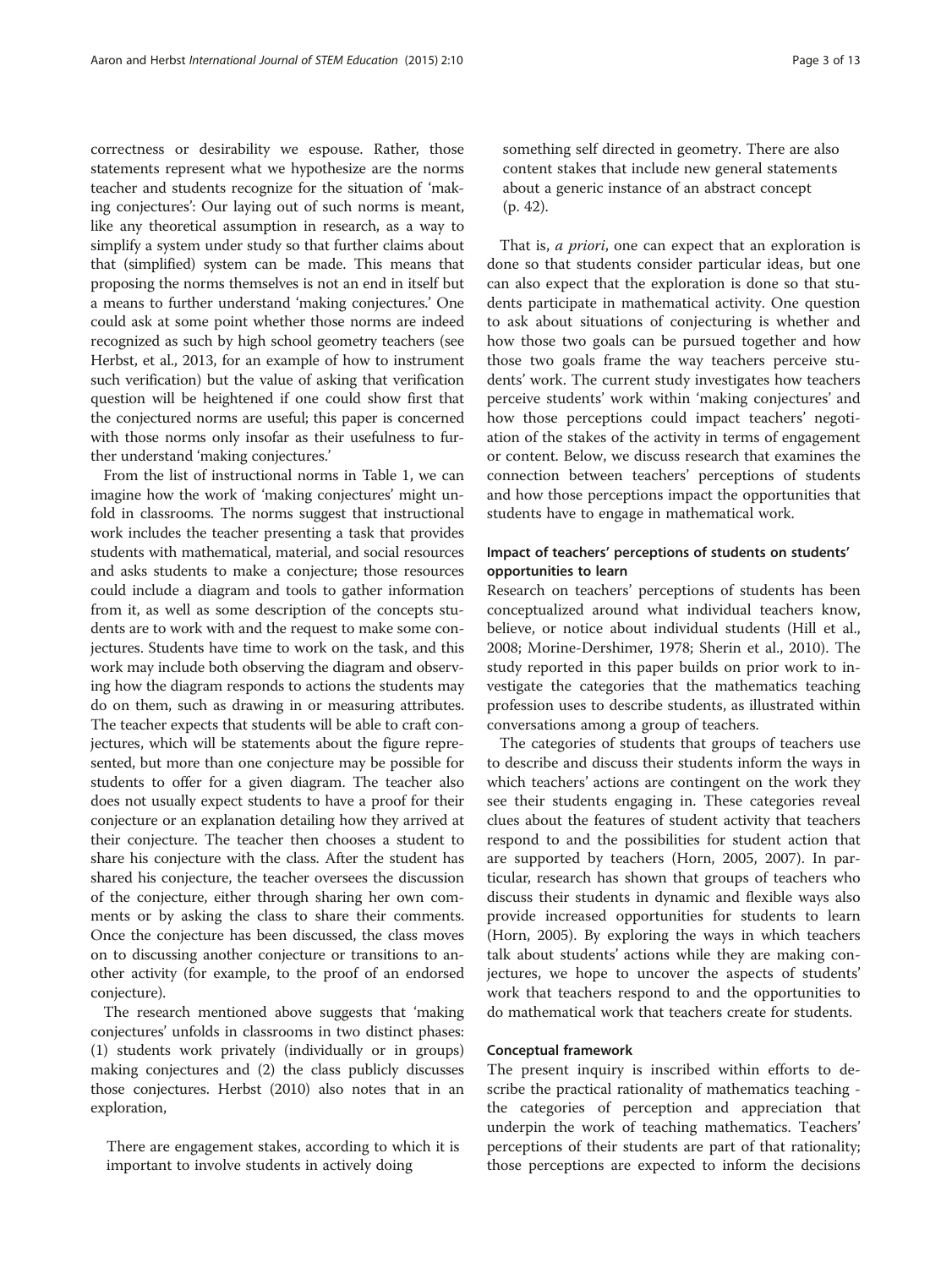teachers make in instruction (Herbst and Chazan, [2011a](#page-11-0); Green, [1976](#page-11-0)). Practical rationality is a general expression that covers experiences, knowledge, perceptions, and judgments that are shared among teachers of similar courses of study, such as algebra, geometry, or calculus. Practical rationality points to teaching knowledge as not limited to being rational in the sense of goal oriented or correct but also rational as sensible, adapted to the demands of the work that teachers do. This is consistent with the way in which Kahneman [\(2002\)](#page-11-0) has described rationality as bounded to the works of two cognitive systems, a rational, explicit, and slower one, and an adaptive, tacit, and faster one. In our case, we are interested not so much on individuals' rationality but on the rationality of the professional collective for which we hypothesize some actions to be warranted on deliberate application of principles and reasons while others on the custom of replicating past patterns of interaction. This view of rationality allows for tensions, contradictions, and inconsistencies to exist in teachers' actions and decision-making and for research into that practical rationality to inquire on how teachers resolve them.

In particular, practical rationality is concerned with categories of perception, or how teachers perceive 'people, events, things, and ideas in the shared world of the classroom', and categories of appreciation, or 'the principles and qualities on which practitioners rely to establish an attitude toward people, events, things, or ideas' (Herbst and Chazan, [2011a](#page-11-0), p. 430-1). The current study investigates teachers' categories of perception and appreciation related to students. That is, we are interested in the specific types of students that teachers perceive in the classroom and how they make sense of students' work in relation to the work of teaching.

We hypothesize that the set of categories of perception and appreciation that teachers use to describe their students is not a simple reflection of the types of students who populate their classroom. The categories reflect important features of the work of teaching and imply a social and moral order that is embedded in the work of teaching (see Bowker and Star, [1999,](#page-11-0) for a discussion of the social and moral order inherent in classification systems). By understanding the categories of perception and appreciation that teachers use in relation to their students, we learn about what teachers see as important in their work and how characteristics of student work are valued or not within the confines of that work. This in turn informs our understanding of instructional actions.

To understand classroom interactions we use a model based on the notion of a symbolic economy (Bourdieu, [1980](#page-11-0), [1998\)](#page-11-0) and a didactical contract (Brousseau, 1997). According to this model, teachers and students act as if they are managing a trade between accomplished classroom work and claims that the students have had an

opportunity to learn a bit of the content at stake. The foundational hypothesis is that inside educational institutions, the teacher and her students enter into this economy because of their obligation to a didactical contract that brings students and teachers together to teach and learn mathematics. A didactical contract specifies what it means to teach and learn and what the content is that needs to be taught and learned.

Research on the use of specially designed tasks (e.g., Brousseau, 1997; Herbst, [2003\)](#page-11-0) has shown that one way teachers exchange students' mathematical work for a claim on what students know is by negotiating with them how the didactical contract applies to the task when a task is enacted. This negotiation is particularly needed when the task is novel (Doyle, [1988](#page-11-0)): The negotiation may involve changes to the task itself or to what the task completion is taken to be evidence of. In the extreme, the task can be dramatically changed or its place as part of the course of studies can be severely alienated.

Another way in which the exchange between students' mathematical work and a teacher's claim on what they know is by framing such work as an instance of an instructional situation (Herbst, [2006;](#page-11-0) Herbst and Chazan, [2012](#page-11-0)). Instructional situations are recurrent patterns of activity that organize the actions of the students and teacher around mathematical objects. An instructional situation clusters tasks that are similar to each other in terms of what mathematical elements they contain, what actions they call forth from teacher and students, and what their completion is evidence of. In particular, tasks that are commonplace in a mathematics course, such as 'solve  $2x - 1 = 3x + 4$ ' in algebra, do not often call for a negotiation of the task, since the word 'solve' and the existence of one variable both act as cues to conjure up what the student is supposed to do (Chazan and Lueke, [2009\)](#page-11-0). In general, we hypothesize that these customary, recurrent patterns of activity, these instructional situations, make room for some canonical tasks saving teachers and students the need to negotiate how the contract applies for the task.

To conceptualize the work that students do in classrooms, we follow Doyle [\(1983](#page-11-0), [1988\)](#page-11-0) in using 'mathematical task' to describe self-contained segments of mathematical work that students do in classrooms. In developing his model of task, Doyle ([1983\)](#page-11-0) was interested in accounting for the curriculum from the students' perspective; accordingly, he described tasks as consisting of the goal that students are working toward, the *resources* (these could be mathematical, material, or social) that they have available to pursue those goals, the *operations* (mental or physical) that they enact to move toward their goal, and the value of the completed work with respect to an *accountability system* (particularly the grades students could get from completing the task; for an example of how students might value their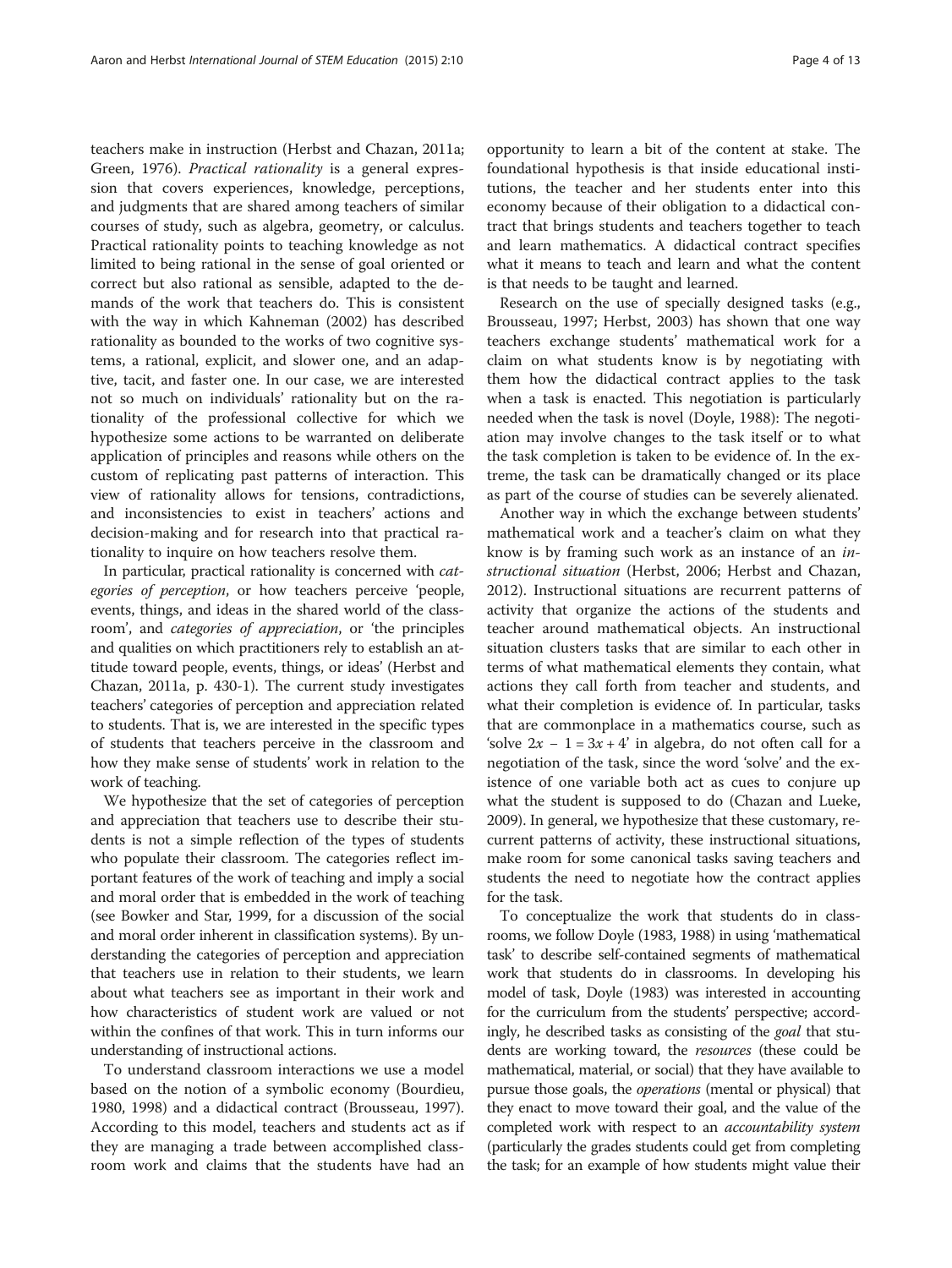work on tasks, see Aaron and Herbst, [2011\)](#page-11-0). In our case, as the interest is in tasks from the teacher's perspective, the fourth element of accountability is expressed in terms of the currency the teacher manages, namely the knowledge at stake - hence the notion of instructional exchange noted above.

A goal for a task could be the construction of a conjecture. That is the case in a lesson about the angle bisectors problem, which we used to inquire on teachers' perceptions of students. The goal of the task was for students to make a conjecture about the angle bisectors of a quadrilateral: After reminding students what happens with angle bisectors of a triangle, the teacher asks 'what can one say about the angle bisectors of a quadrilateral'. In the angle bisectors problem, operations could include the drawing of quadrilaterals and their angle bisectors and observing whether the angle bisectors of those quadrilaterals meet at a point or make some other configuration. The resources could include the diagrams, prior knowledge about the definition of angle bisector, knowledge of the fact that angle bisectors of a triangle meet at a point, or time to work independently on the task.

The study reported on here informs the question of how teachers could draw on the classroom accountability system in order to exchange students' work on conjecturing tasks for claims that they have learned some bit of the geometry curriculum. We see this as a critical question related to teachers' increased responsibility to integrate conjecturing into what they are responsible for teaching. Without a clear sense of the value of students' mathematical work on conjecturing, teachers may (understandably) marginalize or exclude this work from their instruction. To inform this question, we examine how teachers perceive students' work on conjecturing tasks; such examination can provide grounds for hypotheses about how teachers could allocate value to this work. We ask the following research questions:

- What perceptions of students do teachers draw upon while observing students working independently to make conjectures?
	- What resources do teachers perceive students using?
	- What operations do teachers perceive students deploying?
	- What goals do teachers perceive students working toward?
- What perceptions of students do teachers draw upon while orchestrating the sharing and discussing of conjectures?
	- What *resources* do teachers perceive students using?
	- What *operations* do teachers perceive students deploying?
	- What *goals* do teachers perceive students working toward?

In thinking about teachers' perceptions of students, we hypothesize that when teachers talk about their students within the context of instruction, they describe their students in terms that can be understood to relate to the task; and that teachers might talk about their students differently depending if students are engaged in working independently to make conjectures or if students are engaged in sharing and discussing conjectures. Insights gained from these research questions will be used to inform the question of how teachers manage the exchange of students' work on conjecturing tasks for claims that students have learned a bit of the geometry curriculum. In the following section, we describe the data and analytic method that was used in the current study to inform these research questions.

### **Methods**

The current section describes the data and analytic method used in this study. The phenomenon we are after is the collective resources that professionals who teach geometry use when observing students' work on conjecturing tasks - we elicited that data by listening to groups of teachers who were prompted to talk by a representation of instructional practice (Herbst and Chazan, [2011b](#page-11-0)) in which students were making and discussing conjectures. A representation of practice was used to create a context in which participants' discussion about students' work could be concrete. While methodologically the use of a specific classroom scenario poses questions of construct validity, we see this as a first step in exploring the sort of perceptions of students' work that teachers have; obviously, this exploration could use being followed by other studies that confront teachers with a variety of representations of students' conjecturing work.

The representation of teaching used was an animation of a classroom scenario, which had been rendered using nondescript cartoon characters with voice over. The use of an animation helped focus participants' discussion on the actions happening in the lesson (hence on the universe that contains students' mathematical work) without encouraging assumptions about the larger social context or histories of the individuals involved. Prior research (Herbst and Kosko, [2014\)](#page-11-0) has shown that animations are just as good as video records in eliciting teachers' tacit knowledge of practice; we have used these representations in other studies (e.g., Herbst et al., [2011a;](#page-11-0) Weiss and Herbst, [in press\)](#page-12-0) where they have provided context for participants' conversations about practice and helped elicit other categories of perception and appreciation.

Our examination of group conversations among experienced geometry teachers about an animated classroom scenario used tools from systemic functional linguistics (Halliday, [1994](#page-11-0); Martin and Rose, [2003](#page-11-0)). Our analysis identified the descriptions of students that teachers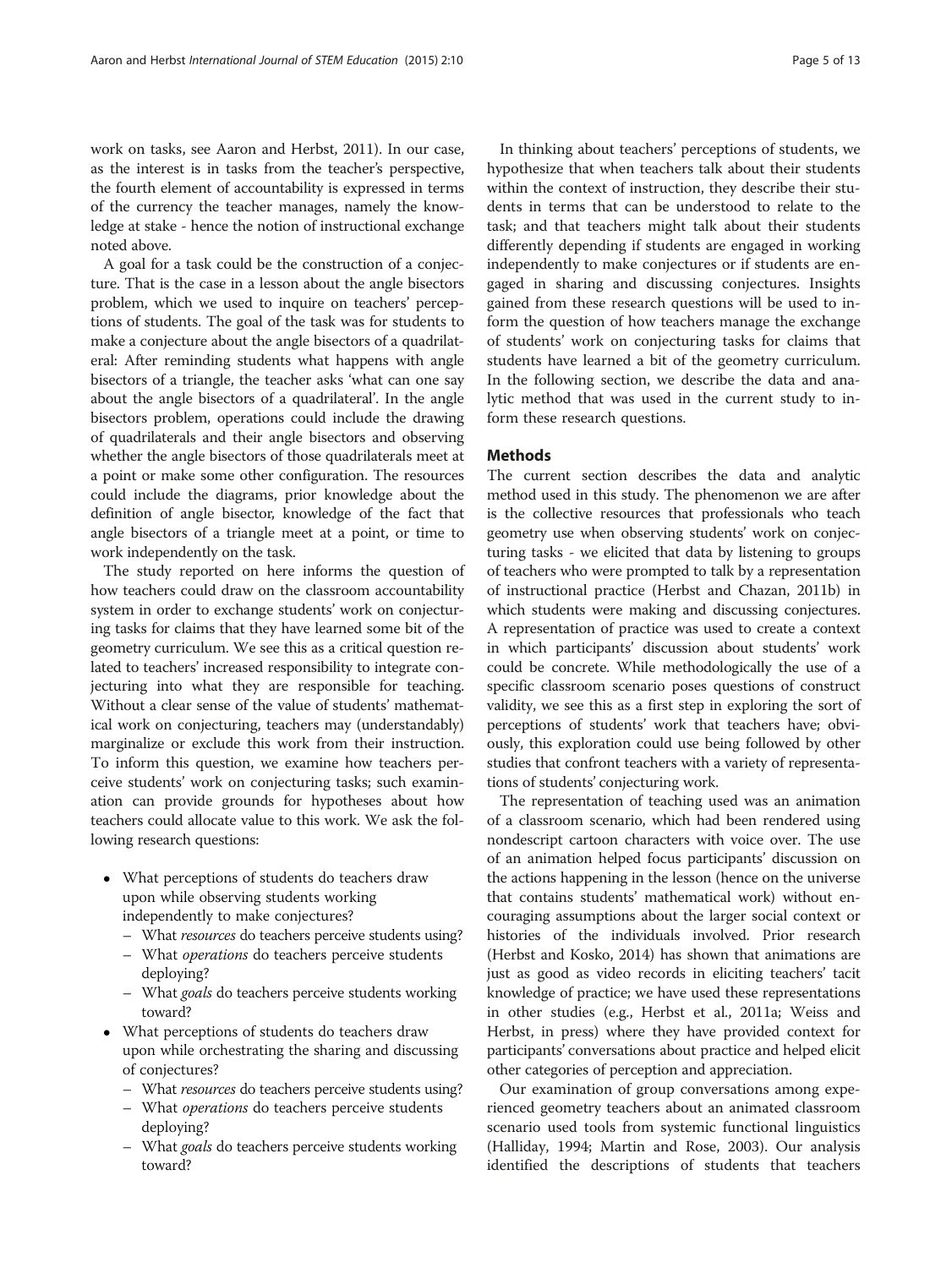constructed during their conversations around the conjecturing task shown in the animation and resulted in a list of descriptions of students that are relevant to aspects of the conjecturing task.

### Data

The data presented here were collected over the course of two school years in study groups with experienced<sup>a</sup> geometry teachers. Participants served students from a diverse group of schools including urban, suburban, and rural schools. Each year, two groups of five to twenty teachers met for 3 h once per month. Study group sessions around animated classroom scenarios were aimed at uncovering the practical rationality of geometry teaching; in particular, the animated classrooms scenarios were designed and employed to elicit from teachers' recognition of instructional norms that guide their work with students and mathematics content in classrooms.

In the study group sessions, participants watched and responded to animated classroom scenarios<sup>b</sup> in conversations with fellow participants and members of the research team. See Figure 1 for a still image from an animated classroom scenario. The animated classrooms scenarios were designed to provide enough detail about the scenario so they would evoke from teachers' relational and temporal demands of teaching while also being lean enough so they would allow for teachers to project the demands of their own teaching context (Aaron and Herbst, [2007](#page-10-0)). Participants also engaged in other activities related to the animated scenarios, like working on mathematical tasks, looking at student work, and reading and writing scripts for classroom scenarios.

The sessions were video and audio recorded and then transcribed and indexed for analysis. To index the data corpus, sessions were divided into intervals based on changes in the activity structure of the session (Herbst et al., [2011b](#page-11-0); see also Lemke, [1990\)](#page-11-0). An interval is a continuous length of time during a study group session in which participants are engaged in a particular activity or conversation. Herbst et al. ([2011b\)](#page-11-0) define it thus, '[a] n interval consists of segments of group interaction that participants construct as units of conversation by way of employing a combination of… organizational features' (p. 231). Organizational features include who the active participants are, the division of labor in the conversation, the labels that participants use to describe the theme being discussed, and length of interval (intervals are normally on the order of 2 to 8 min). The parsing of sessions according to these features resulted in intervals that cover the timeline of the session and overlap at their boundaries.

The data for this study consist of all the intervals in which the participants discussed one particular animated scenario, The Square (the plot of The Square is outlined below). The Square was watched in eight sessions, which are divided into of 368 intervals. During those sessions, The Square was discussed in 119 intervals<sup>c</sup>. In the remainder of the intervals, participants were discussing other animated scenarios, responding to prompts not related to any animated scenario, discussing logistics, or taking breaks.

### Description of the animated scenario The Square

The animated scenario used in the study groups, The Square, shows a geometry class working on several

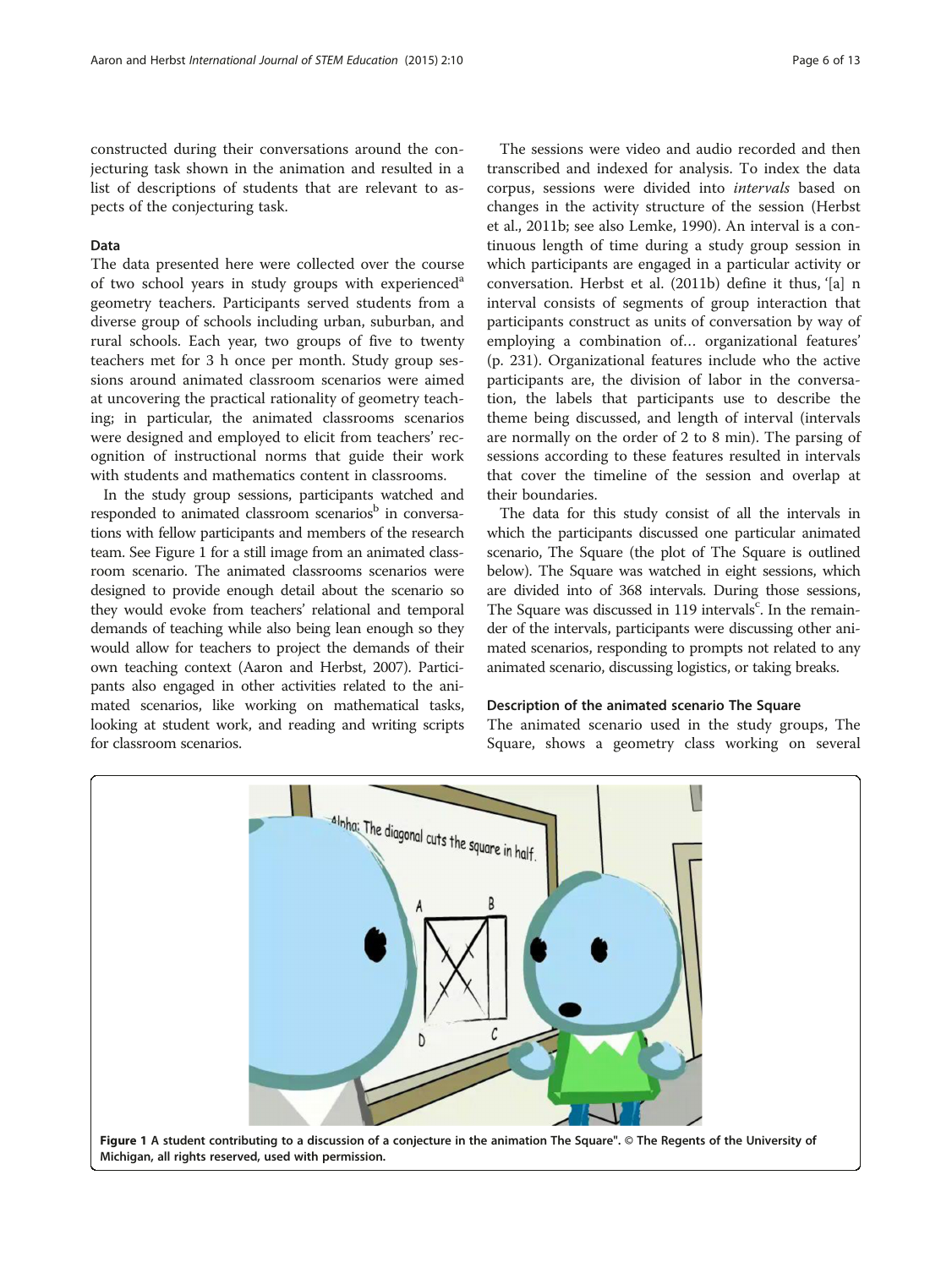<span id="page-6-0"></span>different, but related, mathematical tasks. In this study, we examine the first few tasks, which are framed as an example of 'making conjectures.' These segments of the animated scenario elicited conversations among the participants that contained descriptions of students related to instructional work around conjecturing tasks.

The animated episode begins with the teacher giving the class the angle bisectors of a quadrilateral problem, as noted above. The teacher then says to the class 'I'll give you some time to make conjectures and then we will see if we can prove some of those conjectures'. After some time, a student, Alpha, shares a conjecture about diagonals of a square; the teacher evaluates the conjecture by reminding the class that the task is about angle bisectors; the teacher asks the class if diagonals and bisectors are the same thing; another student, Gamma, further evaluates Alpha's conjecture by illustrating that diagonals and angle bisectors are different using the case of a rectangle; and in light of Gamma's counter-example, the class reformulates Alpha's conjecture to be that the angle bisectors of a square meet at a point. The episode ends with the class attempting to prove the reformulated conjecture.

In the Results section, we share the descriptions of students that came from participants' conversations around the portions of the episode when the class was engaged in 'making conjectures'. In the following section, we describe how the data were analyzed.

### Analysis of data

To analyze the data of study group conversation, we made use of systemic functional linguistics. Systemic functional linguistics (SFL) is a theory of language as a social semiotic system, developed originally by Michael Halliday (Halliday and Matthiessen, 2004). SFL looks closely at the word choices that individuals deploy in order to construct meaning through language, and it is founded on the idea that language provides organized resources to make various kinds of meaning: ideational, interpersonal, and textual. We look in particular at the ideational meta-function of language and how individuals construct the participants, processes, and context that populate discourse (Lemke, [2012\)](#page-11-0). The transcripts of intervals were first coded using elements from participant analysis and cohesion chains (Halliday, [1994](#page-11-0); Martin and Rose, [2003](#page-11-0)). Participant analysis focuses on the people and things that take part in the actions described in the conversation. Cohesion chains trace how actors and objects are represented across the conversation. These analyses provided information about how the teachers' use of words and phrases represented their perceptions of students.

Categories of perception of students were coded in the transcript whenever participants described either an animated student from The Square, a real student from their own classroom, or a hypothetical student<sup>d</sup> in relation to 'making conjectures'. When participants described any of these, the coding scheme recorded both the description that the participant gave and any additional information that participants gave about the student, like actions that the student performs, challenges they present for the teacher, etc. Each description was coded with respect to the dimension of the task (resource, operation, or goal) and the phase of 'making conjectures;' working independently to make conjectures, or sharing and discussing students' conjectures, that the description related to.

The methods described above allow for analysis of participants' perceptions of students and for relating descriptions of students used in discussions among teachers to how teacher perceive their students. Below, we collect the descriptions of students who teachers perceived as being relevant to the teacher's work of supporting students in making conjectures.

### Results

Below, we provide examples of the ways that participants in study groups described students while discussing instructional decisions in the context of the animated classroom episode, The Square. (see Table 2 for a summary of perceptions of students.) The descriptions of students in the results are grouped by the phase of 'making of conjectures' that the described students were engaged in. We first report on how the students were

Table 2 Focal students while the teacher facilitates work on conjecturing tasks

| Phase of activity                     | <b>Focal students</b>                                                                     | # Descriptions across #<br>intervals |
|---------------------------------------|-------------------------------------------------------------------------------------------|--------------------------------------|
| Making conjectures                    | • Students who misuse task resources                                                      | 10/7                                 |
|                                       | • Students who would benefit from the use of additional resources                         | 8/6                                  |
|                                       | • Students who might encounter difficulty making a conjecture                             | 21/16                                |
| Sharing and discussing<br>conjectures | • Students who share their conjecture at the board                                        | 5/4                                  |
|                                       | • Students who have trouble making sense of their peers' conjectures                      | 11/7                                 |
|                                       | • Students who used their peers' conjectures to better understand their own<br>conjecture | 3/3                                  |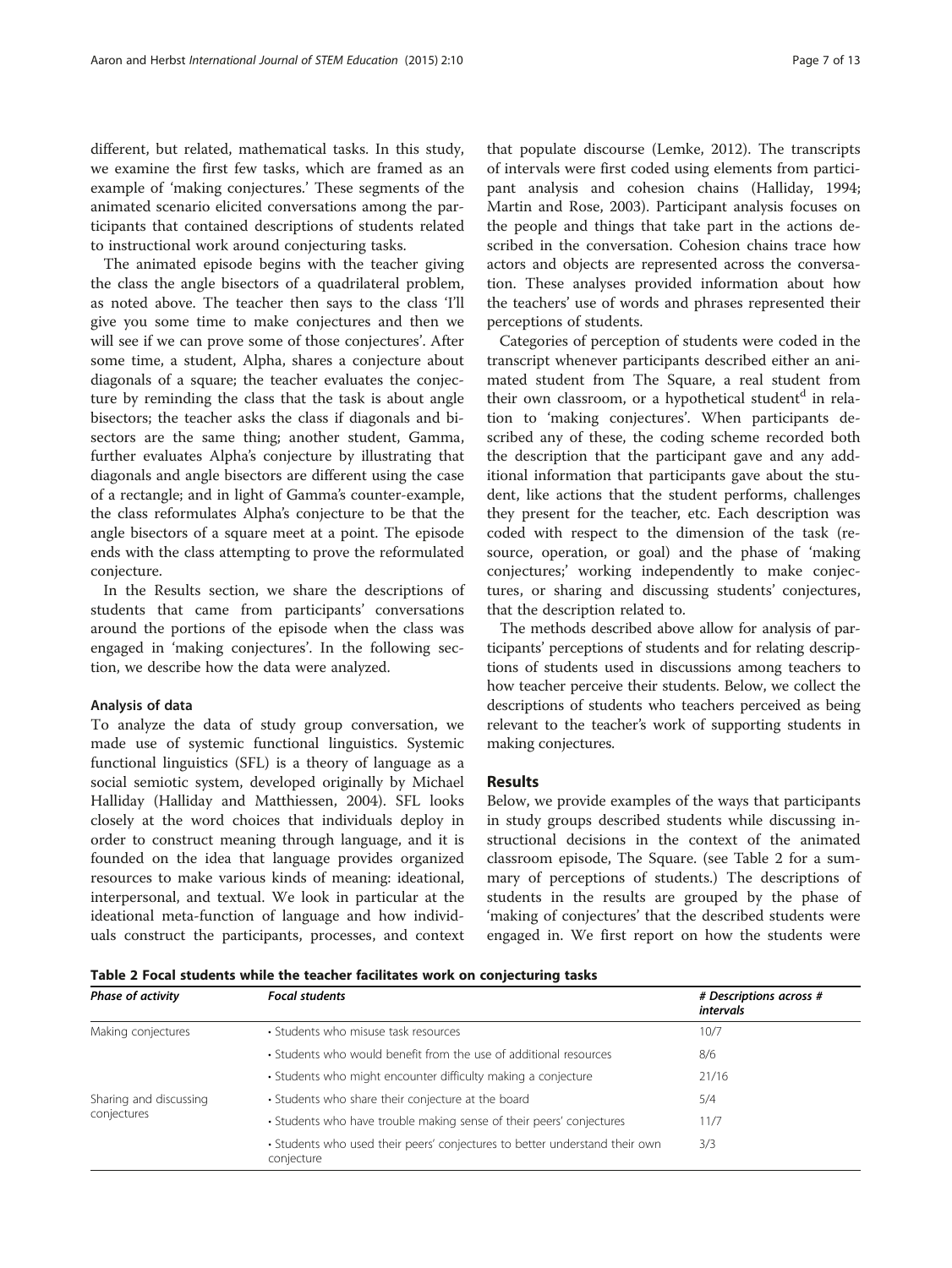described with respect to working independently to make conjectures; then we report on how students were described with respect to sharing and discussing conjectures. Over the 119 intervals that were coded for perceptions of students, 58 descriptions of students emerged across 36 intervals. Thirty-nine descriptions were related to working independently to make a conjecture, and 19 descriptions were related to sharing and discussing a conjecture.

# Perceptions of students related to working independently to make a conjecture

The animation The Square gave participants a context to discuss students' independent work making a conjecture. While students are working on crafting a conjecture, the teacher has the opportunity to guide and observe each dimension of the task; namely, the resources that students use, the operations that students perform, and the goals that students work toward. Below are descriptions of students from the participants' discussion of how students work on the conjecturing task. In the data, we see that the majority of participants' descriptions of students related to working on the task can be placed into three categories: students who misuse task resources, students who would benefit from the use of additional resources, and students who might be unsuccessful in making a conjecture.

#### Students who misuse task resources

When participants described students working on the conjecturing task, we see evidence that they perceived students in light of students' misuse of task resources, in particular, angle bisectors and diagonals. Students were described as misusing task resources ten times across seven intervals. One participant, Tina, expected that students' confusion around angle bisectors and diagonals was inevitable. She said, 'I think that confusion would've been there, no matter what. When you say angle bisectors, half the class is going to [think] diagonals anyway' (TMW111506, 40, 1115). Another participant, Denise, said that if she insisted to her students that diagonals and angle bisectors are different, her students would look at their diagram of a square and respond, 'No, you don't know what you're talking about because they are the same' (TMW111506, 48, 1326). In the quotes, we see the participants anticipating that students will conflate the resources of the task.

# Students who would benefit from the use of additional resources

We also see evidence in the data to support the claim that the participants perceived students in terms of additional task resources that would improve students' success with making conjectures. Across six intervals, participants provided eight descriptions of students related to additional resources aimed at improving students' work on making conjectures. Participants saw that the animated teacher could have provided the class with a worksheet that contained several examples of one type of quadrilateral, several different quadrilaterals, or a hierarchical list of the quadrilaterals (Jillian, TMW111506, 30, 830; Jillian, TM W111506, 30, 832; James, ThEMaT081905, 9, 142). Raina suggested that students could have worked with a partner. She said, 'maybe [Alpha's] got the kid that he's sitting next to that he's working with and they come up with this idea together' (TMT110706, 17, 206). Lucille recommended that students could have use technological support. She said, 'I think some kids like the computers or the calculators' (ESP091305, 4, 45). Thus, additional resources like worksheets that structured students' work, provided diagrams of quadrilaterals, partners for students to share their thinking with, or extra tools were suggested as things that students could use.

# Students who might encounter difficulty making a conjecture

In the study group data, participants described students who they expected might encounter difficulty as the class worked toward making conjectures. In 16 intervals, there are 21 instances of participants describing how students might be unsuccessful in arriving at a conjecture. Tina said, 'I'll have kids who'll draw a square three times in a row. "Well, draw something different than a square"… Other kids who have done, maybe done three different ones, you might just say, "Good job", you know, "Keep going" you know, "Draw some conclusions"' (TMW111506, 13, 359). Tabitha indicated which students would have needed help, 'I'd probably start with the kids who are sitting there, either talking to their neighbor or staring at the wall and say, "alright, well, draw something with four sides. Draw in angle bisectors. Draw something else with four sides"' (TMW111506, 12, 327). Participants perceived that students might be unsuccessful for a variety of reasons, including oversimplifying the problem by not making use of the range of useful resources or operations or not being able to formulate a plan or enter into the work.

Looking across these categories of students that participants described with respect to working independently to make conjectures, we see that participants are primarily concerned with ensuring that students understand the resources of the task, such as diagonals and angle bisectors, and that students will know what operations they can deploy with those resources. We see evidence that participants perceive students in terms of their successful use of appropriate resources and operations, but we do not see evidence that participants attend to the goal of the task, the conjecture that students are working toward. In particular, students were not differentiated in terms of what conjecture they could come up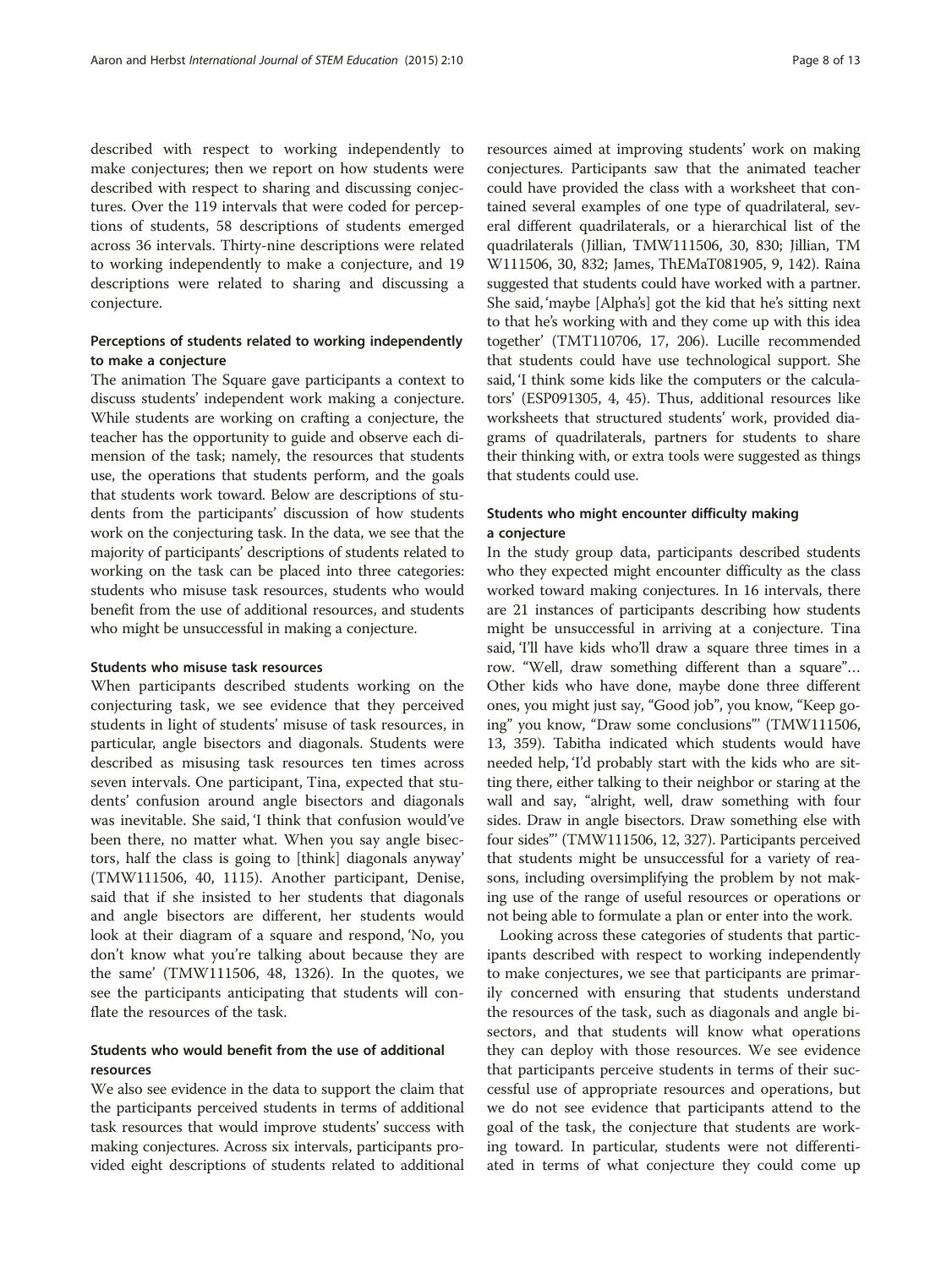with. Rather, participants appeared to accept any conjecture students might come up with as long as resources had been used appropriately.

# Perceptions of students related to sharing and discussing students' conjectures

The animation The Square also gave students a context to respond to how a class might discuss students' conjectures. While students are sharing and discussing their conjectures, the teacher has the opportunity to choose which students share conjectures, which conjectures get shared, and how students interact with each other's conjectures. Below are descriptions of students from the participants' comments on how students share and discuss conjectures. In the data, we see that the majority of participants' descriptions of students related to sharing and discussing conjectures can be placed into three categories: students who share their conjecture with the class, students who have trouble making sense of their peer's conjecture, and students who use their peers' conjectures to better understand their own conjecture.

### Students who share their conjecture at the board

Participants' discussed students sharing their conjectures using only five descriptions across four intervals. Despite the critical impact that the choice of which student shares and which conjecture is shared can have on the class' discussion, we do not have much evidence about how participants perceive students who are engaged in this work. Megan said that she would call on the student who explored an interesting case, 'The minute I was done with [Alpha's conjecture], I would've picked [the student with a conjecture about a kite]' (TMT110706, 13, 123). Denise saw the reasonableness of recording several conjectures with the hope that collectively they would lead to an interesting conclusion, 'I think they were trying to just put all the points up there so you can come up with one big point' (TMW111506, 37, 985). Across the data, participants described students in relation to the quadrilateral that they used as a basis for their conjecture and in relation to the number of students who would have their conjecture shared. One could imagine that participants would describe students in terms of the content of their conjecture or the process that students used to arrive at their conjecture; however, this is not apparent in our data.

# Students who have trouble making sense of their peer's conjecture

The majority of participants' descriptions of students related to sharing conjectures reflect a concern that students in the class will have difficulty making sense of the conjecture that is shared. Participants describe students as having difficulty making sense of conjectures shared by others in 11 descriptions across seven intervals. As students shared conjectures that distinguished between diagonals and angle bisectors, Tina said that she would work to emphasize the distinction; she said, 'Because half the class is going be thinking "diagonal"' (TMW111506, 43, 1201). Melanie worried that students would have difficulty making sense of complicated diagrams that accompanied conjectures. She said, 'There's a few [students] that would understand [the diagram] but it would lose the majority [of students]' (TMT110706, 55, 767). Some of participants' descriptions of students revisit the issue of misusing task resources, noting that confusion could prevent students from understanding the conjectures shared by their peers. Participants also describe students in relation to confusion that students might experience when confronted with a complicated diagram accompanying another student's conjecture. Both of these barriers to making sense of classmates' conjectures are tied to the resources that are used as the foundation of the conjectures being shared.

### Students who used their peers' conjectures to better understand their own conjecture

In participants' descriptions of students related to sharing and discussing conjectures, we see evidence of the perception that students' discussion of their peers' conjectures can improve their understanding of their own conjectures. We see three descriptions of this type across three intervals. In response to a student who overgeneralized from the case of a square, Tina planned to ask a second student who made a conjecture about rectangles to share their conjecture to contradict the first student's claim. She said, 'And hopefully you'll have the kid who draws the rectangle [share their conjecture]' (TMW111506, 14, 395). We see evidence that participants expect that students could conclude that their conjecture was incorrect based on a peer's conjecture. The sharing and discussing of conjectures could support students in revising their conjectures without direct intervention from the teacher.

Looking across the three categories of students that participants describe with respect to sharing and discussing conjectures, we see evidence that participants attend to which students share their conjectures, how students are making sense of the conjectures shared by their classmates, and how students deepen their understanding of their own conjecture through discussing their classmates' conjectures. Interestingly, we again see participants describing more students in terms of the resources that they use to make conjectures and less description of students in terms of the conjectures that are shared or students' strategies for making conjectures.

The participants' comments highlighted above inform the question of how teachers perceive students as they are engaged in making conjectures. The descriptions of students were collected from conversations around the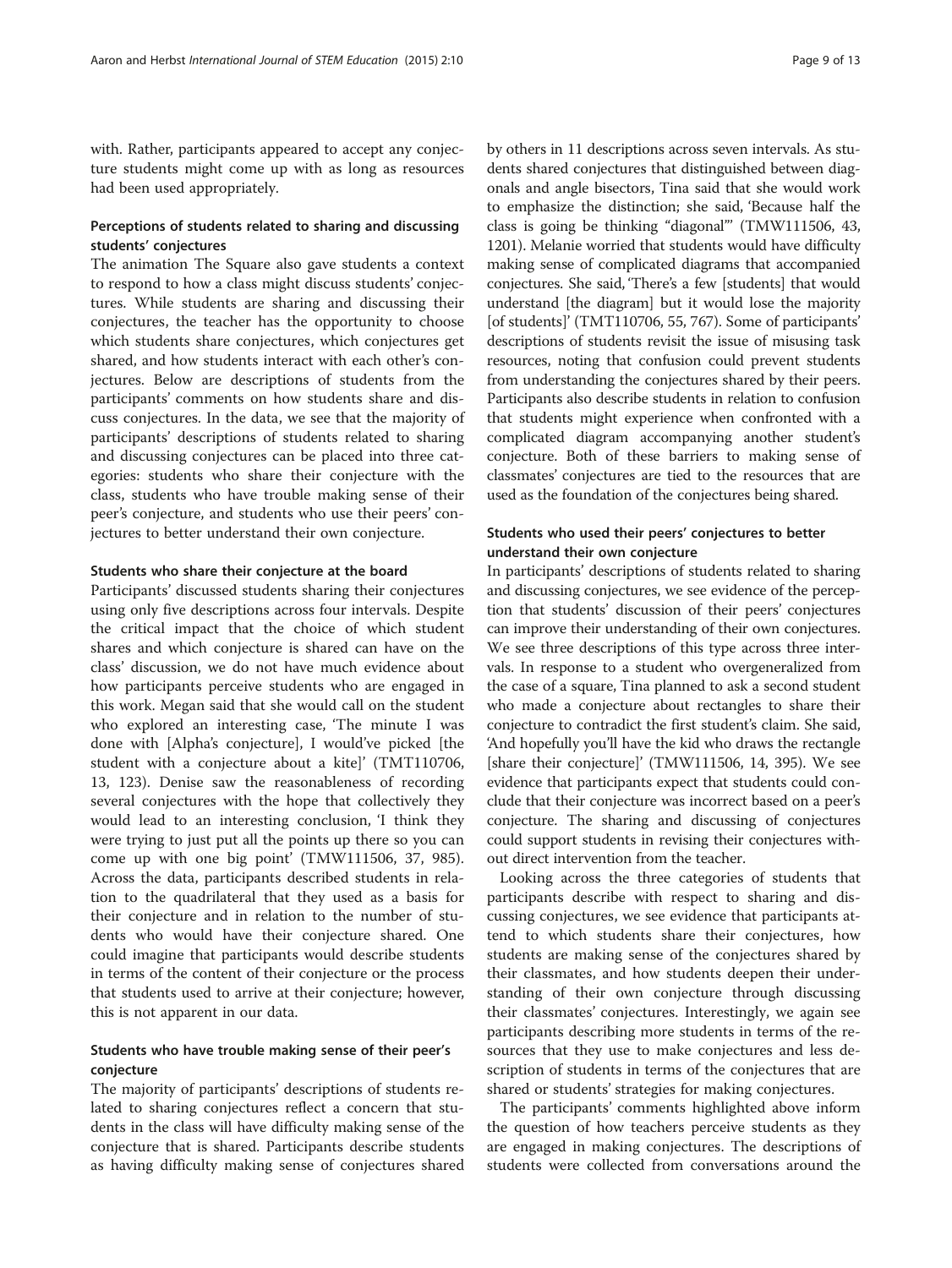animated story, The Square; however, the ways in which participants described students are arguably relevant to teachers' work of supporting students in making conjectures in other geometric contexts. The comments that the animated episode elicits provide more than just information about participants' perception of the scenario presented in The Square; they can also be used to gain a deeper understanding of the categories of perception that guide teachers' work in classrooms. In the following section, we discuss the observations in terms of how teachers' perceptions of students shape students' work on making conjectures.

### **Discussion**

From examining teachers' descriptions of students, we learn about the specific ways that students' work on conjecturing tasks is perceived by teachers and gain insight into how teachers manage the exchange of students' work on conjecturing tasks for claims that students have learned a bit of the geometry curriculum. In response to the first phase of work, working independently to make conjectures, teachers were concerned with the task resources that students use to make conjectures - in particular, teachers were concerned with how students misused task resources and what additional resources they might benefit from using. Additionally, teachers were concerned with the difficulties that students might encounter while working to make conjectures, such as not using the full range of resources and operations that they had available to them. In response to the second phase of work, sharing and discussing conjectures, we see teachers still attending to the resources that students are using (or misusing) with some attention to the operations that students perform. We see this through how teachers frame their concern with which students would share conjectures, how students would make sense of each other's conjectures, and how students would better understand their conjecture through discussing other students' conjectures.

As we look across teachers' descriptions of students with respect to the conjecturing task, it is striking that teachers describe students primarily in terms of the task resources, occasionally in terms of the task operations, and descriptions of students in terms of the task goal are absent. One can contrast that perception of students from what one might expect from other stakeholders. From the point of view of a mathematician, for example, the most important aspect of a conjecturing task might be the goal, the conjecture that results from the conjecturing activity, and how that conjecture expands the sphere of potential mathematical knowledge (Thurston, [1994](#page-12-0)). One could imagine that a mathematician would attend to the conjecture that students produced and how they worked toward or away from particular

conjectures. In contrast, mathematics educators and learning scientists are likely to be cued into the task operations that students make use of when engaged in a task. Looking at the research on students' conjecturing, we see mathematics educators attending to the particular moves that students make while they are conjecturing, such as; relating similar situations or objects, searching for relationships, procedures, patterns, solutions, and extending patterns or relationships into more general structures (Ellis, [2007b\)](#page-11-0) or developing and identifying categories for generalization, forming a coherent sample of instances and inducing generality from a sample of instances (Yerushalmy, [1987](#page-12-0), [1993\)](#page-12-0), and how these moves support students in successfully making conjectures.

Teachers' attention to the resources that students' use on conjecturing tasks may seem unlikely given what one might expect from mathematicians or mathematics educators; however, we see this attention consistent with teachers' obligations to value students' work in terms of the geometry curriculum. A principal component of the curriculum in high school geometry is knowledge of the mathematical concepts that students would be making conjectures about; quadrilaterals, angle bisectors, diagonals, etc. The specific operations that students perform during conjecturing tasks are not part of what the teacher is responsible for within the high school geometry curriculum. In terms of operations, teachers are responsible for supporting students in learning much broader categories of work, such as 'logical reasoning' or 'critical thinking.' Teachers hold themselves accountable to teach these broader operations during situations of 'doing proofs' when students are expected to work on proof tasks (Herbst and Brach, [2006](#page-11-0)). Within the 'doing proofs' situation students' work is exchanged for the claim that students have developed skill with specific operations, such as applying theorems and identifying giving information.

Herbst ([2010](#page-11-0)) had described and illustrated how situations of exploration can be used to engage students in the introduction of new material. Clearly, conjecturing tasks could usher a class into a new theorem and some curricula have been developed to introduce geometric theorems through conjecturing (Serra, 1997). But new theorems are not necessarily introduced through engaging students in conjecturing tasks; quite often, they are merely installed by the teacher (Herbst et al., [2011b](#page-11-0)). Situations of geometric calculation (Hsu and Silver, 2014) or of doing proof (Herbst and Brach, [2006](#page-11-0)) are often used to create context for students to show they know those theorems. Situations of exploration seem however useful for teachers to ensure student participation and engagement; our data do show their concern with enabling and sustaining this participation.

Despite appearing as if teachers are not attending to important aspects of students' work on conjecturing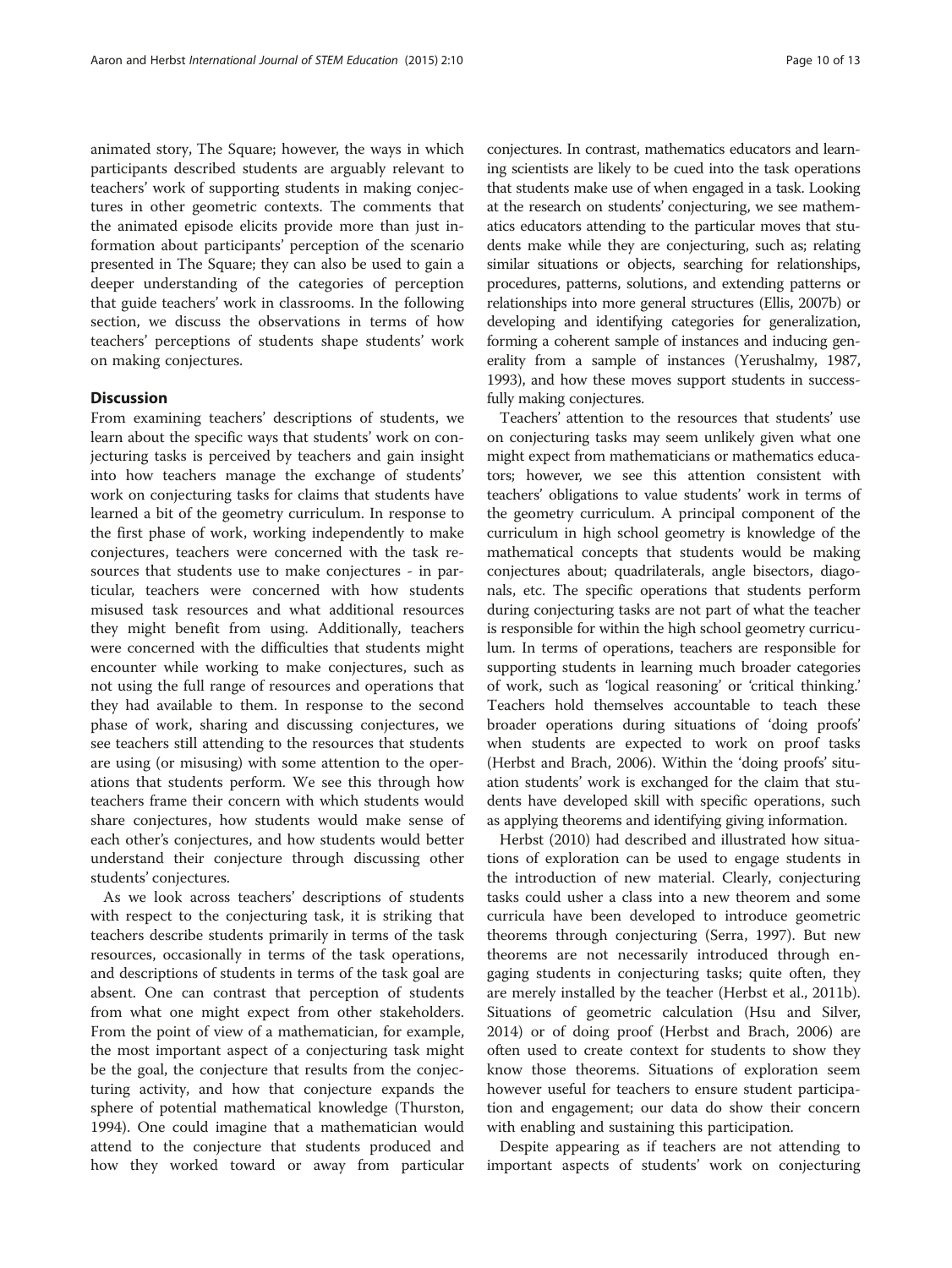<span id="page-10-0"></span>tasks, we see that teachers' attention can be attributed to their responsibility in the didactical contract and the need to manage the exchange between students' work on conjecturing tasks and claims that some piece of the geometry curriculum has been taught and learned. We see evidence that teachers are attuned to the resources that students make use of while working on conjecturing tasks, and we can see that knowledge of these resources, such as mathematical objects and their definitions, are principal components of the geometry curriculum that high school geometry teachers see as exchanging for students' work on conjecturing tasks.

### Conclusions

In this paper, we report on a study that looked at geometry teachers' perceptions of students while they are making conjectures. Scholars in educational psychology and in the growing area of mathematical identity have described students and teachers' perceptions of students in terms of enduring or emerging personal characteristics. For example, see work on students' open and closed understandings of mathematics (Boaler, [1998; 2002\)](#page-11-0), growth and fixed mindsets (Dweck, [2006](#page-11-0)), grit (Duckworth et al., [2007](#page-11-0); Tough, [2013](#page-12-0)), and classic work on multiple intelligences (Gardner, [1993\)](#page-11-0). In contrast with those studies and following our earlier work (Aaron and Herbst, [2012](#page-11-0)) looking at students' in the context of the mathematical work they do, this study looks at teachers' perceptions of students within work environments, particularly within making conjectures. The generalizability of our findings is limited by the fact that we only looked at making conjectures, we relied on responses from a small number of practitioners to a particular scenario, and we analyzed these data qualitatively. In spite of those limitations, the findings suggest that in the context of conjecturing tasks, teachers perceive students primarily in terms of the resources that students use (and misuse) and in terms of their level of engagement. These perceptions can be attributed to the didactical contract of the high school geometry classroom and the pieces of the curriculum that teachers see as corresponding to students' work on conjecturing tasks.

As teachers frame conjecturing tasks as primarily about the resources that students use, we see that the operations that students use to make conjectures and the conjectures that students arrive at could be underspecified and undervalued in classrooms. As a result, 'making conjectures' could be seen as an ancillary activity. One way to increase the specificity and value of students' work on conjecturing tasks would be to increase and broaden the role that conjecturing plays in complying with the didactical contract in geometry. This might begin with policy changes, such as the inclusion of Standards for Mathematical Practice in the Common Core State Standards for mathematics. Further, conjecturing, including the specific operations that students engage in and the conjectures that they produce, would need to appear prominently in artifacts that shape teachers' vision of the curriculum, including textbooks and local and national assessments. This study speaks to the interplay between what students know and are able to do mathematically in classrooms and the impact that teachers' perceptions of students' work have on the mathematical opportunities that students have in classrooms.

### **Endnotes**

We considered teachers to be experienced if they had taught geometry for at least 3 years.

<sup>b</sup>Animated classroom scenarios created by this project, including the animated scenario used in this study, can be viewed online at [www.lessonsketch.org](http://www.lessonsketch.org).

When quotes from the transcripts of sessions are displayed in the [Results](#page-6-0) section, they are labeled with a parenthetical citation that contains the name of the session, the interval number within the session, and the transcript line number within the session. Session names identify each of the groups and preserve the dates when the sessions were held.

<sup>d</sup>Herbst [\(1998](#page-11-0)) discusses the *modal student* or 'a hypothetical person playing the role [of student] generalized across all students in the class' (p. 150).

#### Abbreviations

CCSSM: Core State Standards for Mathematics; NCTM: National Council of Teachers of Mathematics.

#### Competing interests

The authors declare that they have no competing interests.

#### Authors' contributions

WA contributed to the design of the animation, proposed this research project, performed the analysis of the discourse data, and drafted the manuscript. PH was the main designer of the animations and of the larger study to which this project contributed; PH contributed to the framing and final writing of the article. All authors read and approved the final manuscript.

#### Acknowledgments

The work reported here was part of the doctoral dissertation of the first author, done at author, done at the University of Michigan under the supervision of the second author. The work was done with the support of the U.S. National Science Foundation (NSF) grants ESI-0353285 to the second author. Writing was also supported by the NSF grant RF 229-227. All opinions are those of the authors and do not necessarily represent the views of the Foundation.

#### Author details

<sup>1</sup>College of Education 204E Furman Hall Oregon State University, Corvallis, OR 97330, USA. <sup>2</sup>School of Education 610 East University Ave. University of Michigan, Ann Arbor, MI 48109-1259, USA.

### Received: 16 July 2014 Accepted: 27 March 2015 Published online: 30 May 2015

#### References

Aaron, W, & Herbst, P. (2007). The use of animated sketches in constructing narratives of geometry teaching. Chicago, IL: Paper presented at the Annual Meeting of AERA.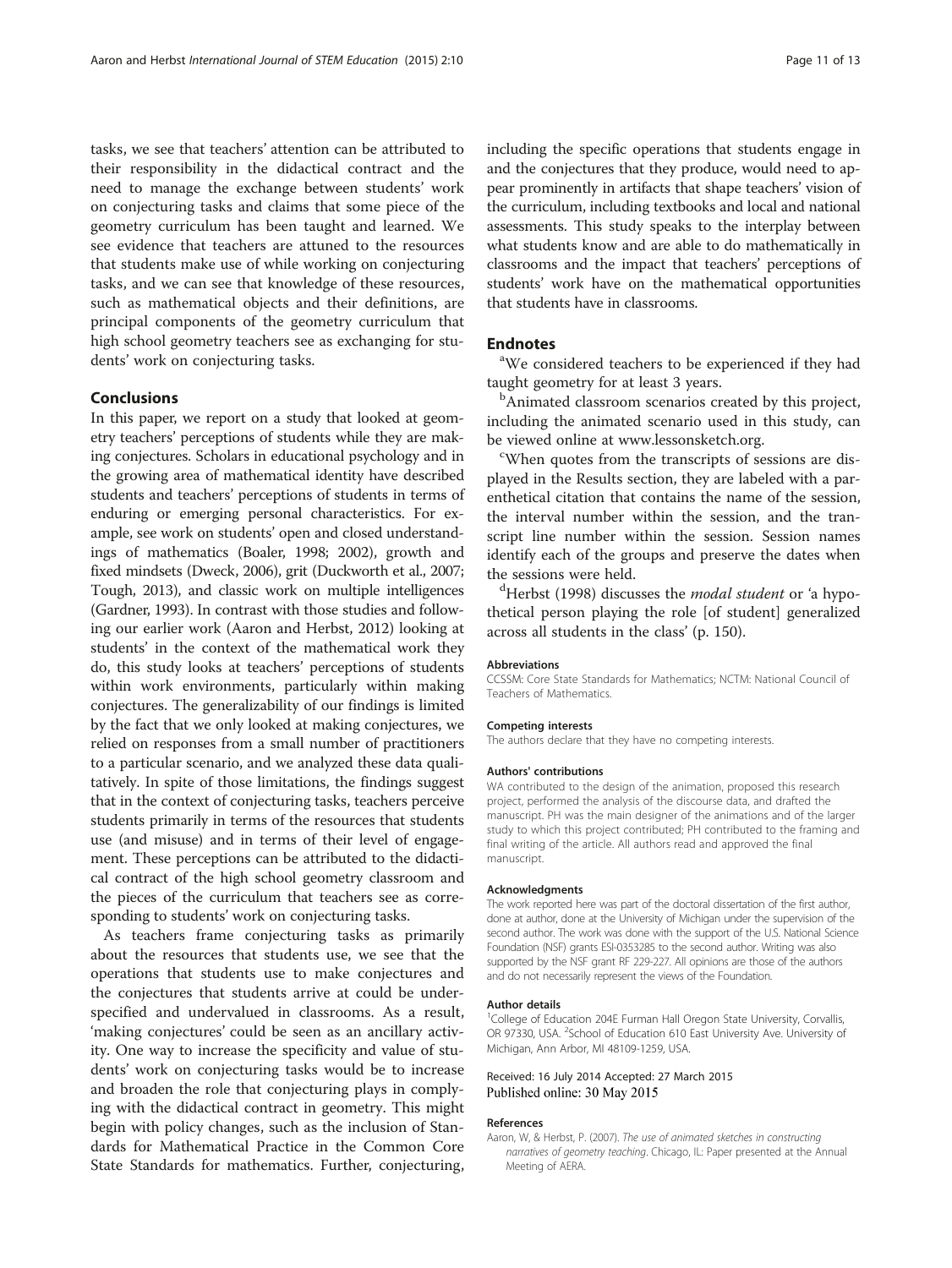- <span id="page-11-0"></span>Aaron, W., & Herbst, P. (2011). An exploration of "studenting" in high school geometry classrooms. Proceedings of the 33nd annual meeting of the North American Chapter of the International Group for the Psychology of Mathematics Education. Reno, NV: University of Nevada, Reno.
- Aaron, W. & Herbst, P. (2012). Teachers' and students' perceptions of classroom discussions. Proceedings of the 34nd annual meeting of the North American Chapter of the International Group for the Psychology of Mathematics Education. Kalamazoo, MI: Western Michigan University.
- Balacheff, N. (1988). Aspects of proof in pupils' practice of school mathematics. In D Pimm (Ed.), Mathematics, teachers and children (pp. 216–235). London: Hodder & Stoughton.
- Boaler, J. (1998). Open and closed mathematics: student experiences and understandings. J Res Math Educ, 29(1), 41–62.
- Boaler, J. (2002). Experiencing school mathematics: traditional and reform approaches to teaching and their impact on student learning. Mahwah, NJ: Erlbaum.
- Boero, P, Garuti, R, & Lemut, E. (1999). About the generation of conditionality of statements and its links with proving (In Proceedings of the Conference of the International Group for the Psychology of Mathematics Education (Vol. 100, p. 566)). Israel: Haifa.
- Bourdieu, P. (1980). The logic of practice. Stanford, CA: Stanford University Press.
- Bourdieu, P. (1998). Practical reason: on the theory of action. Stanford, CA: Stanford University Press.
- Bowker, GC, & Star, SL. (1999). Sorting things out: classification and its consequences. Cambridge, MA: MIT Press.
- Brousseau, G. (1997). Theory of Didactical Situations in Mathematics: Didactique des mathématiques, 1970–1990. (N. Balacheff, M. Cooper, R. Sutherland, & V. Warfield, Eds. and Trans.). Dordrecht, The Netherlands: Kluwer.
- Chazan, D, & Lueke, HM. (2009). Exploring tensions between disciplinary knowledge and school mathematics: implications for reasoning and proof in school mathematics. In D Stylianou, E Knuth, & M Blanton (Eds.), Teaching and Learning Mathematics Proof Across the Grades (pp. 21–39). Mahwah, NJ: Erlbaum.
- Clark, LM, Johnson, W, & Chazan, D. (2009). Researching African American mathematics teachers of African American students: conceptual and methodological considerations. In DB Martin (Ed.), Mathematics teaching, learning, and liberation in the lives of black children (pp. 39–62). New York: Routledge.
- Doyle, W. (1983). Academic work. Rev Educ Res, 53, 159–200.
- Doyle, W. (1988). Work in mathematics classes: the context of students' thinking during instruction. Educ Psychol, 23(2), 167–180.
- Duckworth, AL, Peterson, C, Matthews, MD, & Kelly, DR. (2007). Grit: perseverance and passion for long-term goals. J Pers Soc Psychol, 92(6), 1087. New York: Random House.
- Dweck, C. (2006). Mindset: the new psychology of success. Random House LLC.
- Ellis, AB. (2007a). Connections between generalizing and justifying: students' reasoning with linear relationships. J Res Math Educ, 38(3), 194–229.
- Ellis, AB. (2007b). A taxonomy for categorizing generalizations: generalizing actions and reflection generalizations. J Learn Sci, 16(2), 221-262. Gardner, H. (1993). Frames of mind (2nd ed.). New York: Basic Books.
- Green, T. (1976). Teacher competence as practical rationality. Educational Theory, 26(3), 249–258.
- Haggarty, L, & Pepin, B. (2002). An investigation of mathematics textbooks and their use in English, French and German classrooms: who gets an opportunity to learn what? Br Educ Res J, 28(4), 567–590.
- Halliday, MAK. (1994). An introduction to functional grammar. London: E. Arnold. Herbst, P. (1998). What works as proof in the mathematics class (Doctoral
- dissertation, University of Georgia, 1998). Diss Abstr Int, 59, 10A. Herbst, P. (2003). Using novel tasks to teach mathematics: three tensions
- affecting the work of the teacher. Am Educ Res J, 40, 197–238. Herbst, P. (2006). Teaching geometry with problems: negotiating instructional
- situations and mathematical tasks. J Res Math Educ, 37, 313–347. Herbst, P. with González, G, Hsu, H Y, Chen, C, Weiss, M, and Hamlin, M. (2010). Instructional situations and students' opportunities to reason in the high school geometry class. Manuscript. Deep Blue at the University of Michigan, [http://hdl.handle.net/2027.42/78372.](http://hdl.handle.net/2027.42/78372)
- Herbst, P, Aaron, W, Dimmel, J, & Erickson, A. (2013). Expanding students' involvement in proof problems: are geometry teachers willing to depart from the norm? California April-May: Paper presented at the annual meeting of the American Educational Research Association San Francisco. 2013.
- Herbst, P, & Brach, C. (2006). Proving and 'doing proofs' in high school geometry classes: what is 'it' that is going on for students and how do they make sense of it? Cogn Instr, 24, 73–122.
- Herbst, P, Chazan, D, Chen, CL, Chieu, VM, & Weiss, M. (2011a). Using comicsbased representations of teaching, and technology, to bring practice to teacher education courses. ZDM: The International Journal on Mathematics Education, 43(1), 91–103.
- Herbst, P, & Chazan, D. (2011a). Research on practical rationality: studying the justification of actions in mathematics teaching. The Mathematics Enthusiast, 8(3), 405–462.
- Herbst, P, & Chazan, D. (2011b). On creating and using representations of mathematics teaching in research and teacher development: introduction to this issue. ZDM - The International Journal of Mathematics Education, 43(1), 1–5.
- Herbst, P, & Chazan, D. (2012). On the instructional triangle and sources of justification for actions in mathematics teaching. ZDM: The International Journal on Mathematics Education, 44(5), 601–612.
- Herbst, P, & Kosko, K. (2014). Using representations of practice to elicit teachers' tacit knowledge of practice: a comparison of responses to animations and videos. J Math Teach Educ, 17(6), 515–537.
- Herbst, P, Nachlieli, T, & Chazan, D. (2011b). Studying the practical rationality of mathematics teaching: what goes into "installing" a theorem in geometry? Cogn Instr, 29(2), 218–255.
- Hill, HC, Ball, DL, & Schilling, SG. (2008). Unpacking pedagogical content knowledge: conceptualizing and measuring teachers' topic-specific knowledge of students. J Math Educ, 39(4), 372–400.
- Horn, IS. (2005). Learning on the job: a situated account of teacher learning in high school mathematics departments. Cogn Instr, 23(2), 207–236.
- Horn, IS. (2007). Fast kids, slow kids, lazy kids: framing the mismatch problem in mathematics teachers' conversations. Journal of the earning Sciences, 16(1), 37–79.
- Hsu, H. Y. & Silver, E. (2014). Cognitive Complexity of Mathematics Instructional Tasks in a Taiwanese Classroom: An Examination of Task Sources. Journal for Research in Mathematics Education, 45(4), 460–496.
- Jones, K, & Fujita, T. (2013). Interpretations of national curricula: the case of geometry in textbooks from England and Japan. ZDM: The International Journal on Mathematics Education, 45(5), 671–683.
- Jussim, L. (1989). Teacher expectations: self-fulfilling prophecies, perceptual biases, and accuracy. J Pers Soc Psychol, 57(3), 469–480. 10.1037/0022-3514.57.3.469.
- Kahneman, D. (2002). Maps of bounded rationality: a perspective on intuitive judgment and choice. Nobel prize lecture, 8, 351–401.
- Kilpatrick, J, Swafford, J, & Findell, B (Eds.). (2001). Adding it up: helping children learn mathematics. Washington, DC: National Academy Press.
- Lakatos, I. (1976). Proofs and refutations: The logic of mathematical discovery (J. Worrall and E. Zahar, Eds.). Cambridge, UK: Cambridge University.
- Lannin, J K, Ellis, A B & Elliott, R. (2011). Developing essential understanding of mathematical reasoning for teaching mathematics in prekindergarten-grade 8. Reston, VA: National Council of Teachers of Mathematics.
- Lee, KH, & Sriraman, B. (2011). Conjecturing via reconceived classical analogy. Educ Stud Math, 76(2), 123–140.
- Lemke, JL. (2012). Analyzing verbal data: principles, methods, and problems. In Second International Handbook of Science Education (pp. 1471–1484). Netherlands: Springer.
- Lemke, JL. (1990). Talking science: language, learning, and values. Norwood, NJ: Ablex Publishing Corporation.
- Mariotti, M. A. (2006). Proof and proving in mathematics education. In. A. Gutierrez & P. Boero (Eds),Handbook of research on the psychology of mathematics education: Past, present and future, (pp. 173–204). Rotterdam, The Netherlands: Sense.
- Martin, L, & Pirie, S. (2003). Making images and noticing properties: the role of graphing software in mathematical generalisation. Math Educ Res J, 15(2), 171–186.
- Martin, JR, & Rose, D. (2003). Working with Discourse: meaning beyond the clause London: Continuum.
- Morine-Dershimer, G. (1978). How teachers "see" their pupils. Educ Res Q, 1978– 79(3), 83–99.
- Mueller, M, & Maher, C. (2009). Learning to reason in an informal math afterschool program. Math Educ Res J, 21(3), 7–35.
- National Council of Teachers of Mathematics (NCTM). (2000). Principles and standards for school mathematics. Reston, VA: Author.
- National Governors Association Center for Best Practices and Council of Chief State School Officers. (2010). Common core state standards for mathematics. Washington, DC: Authors.
- Serra, M. (1997). Discovering geometry: An investigative approach. Emeryville, CA: Key Curriculum Press.
- Sherin, M, Jacobs, V, & Philipp, R (Eds.). (2010). Mathematics teacher noticing: seeing through teachers' eyes. New York: Routledge.